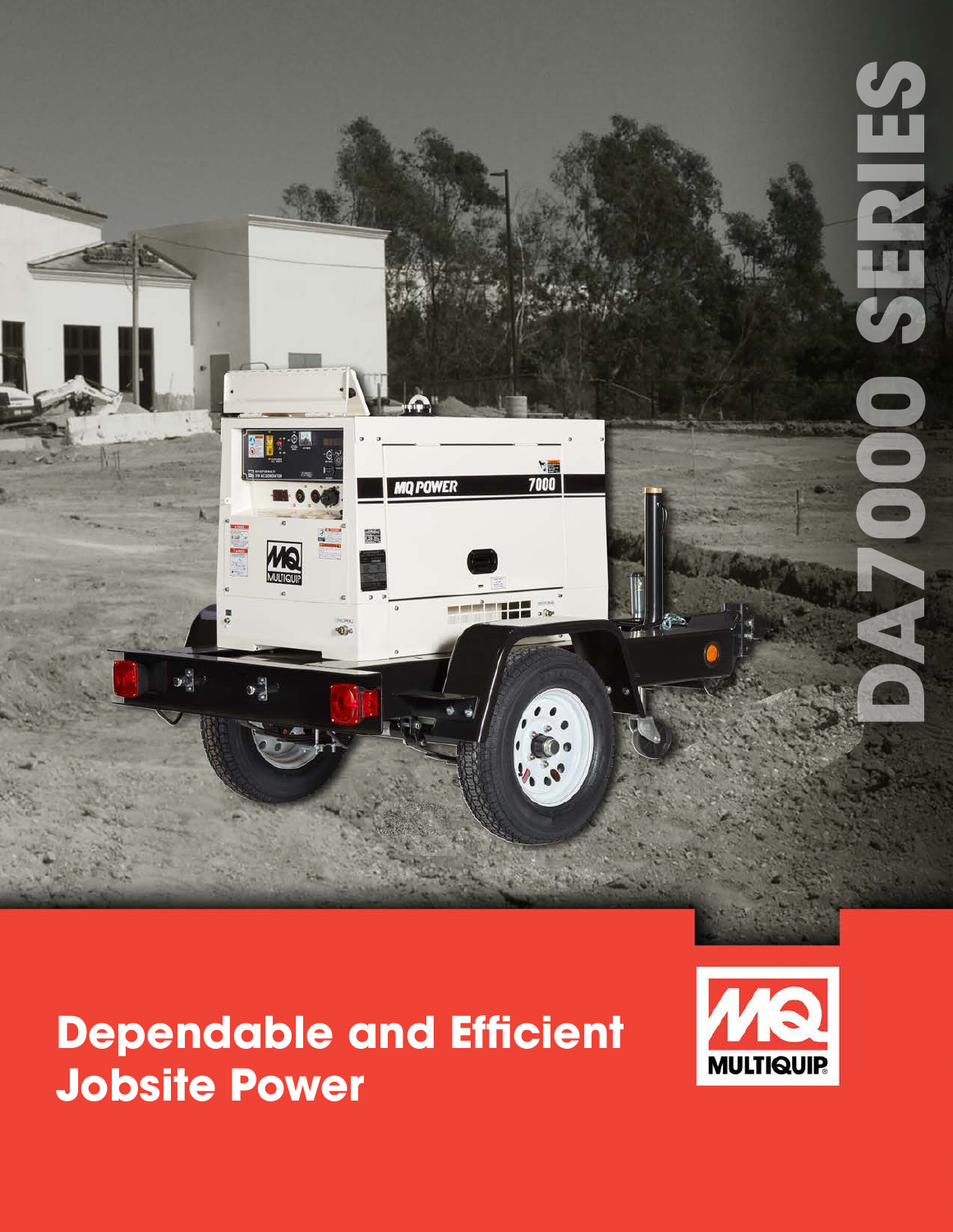### **The DA7000-Series delivers reliable power in a compact sound attenuated package. Its size makes it ideal for construction, standby or industrial applications.**

#### **STANDARD FEATURES**

- **AC Output** 7kW maximum, 6kW continuous
- **Sound-attenuated package** Reduces jobsite noise for added safety
- **Control Panel** Ease of access and durable to withstand the toughest jobs
- **Brushless alternator design** Reduces maintenance while still providing years of dependable service
- **Full-panel GFCI protection** –Compliant with OSHA and NEC regulations
- **Full power switch** Provides the operator with balanced output under changing loads
- **Hour meter** Allows accurate tracking of usage and maintenance intervals
- **Engine** Dependable Tier 4 Final Kubota Diesel that meets all current EPA requirements



**Model: DA7000SSA2 shown with optional trailer mount**



**Powered by 12.5 HP Kubota Z482 Diesel engine**

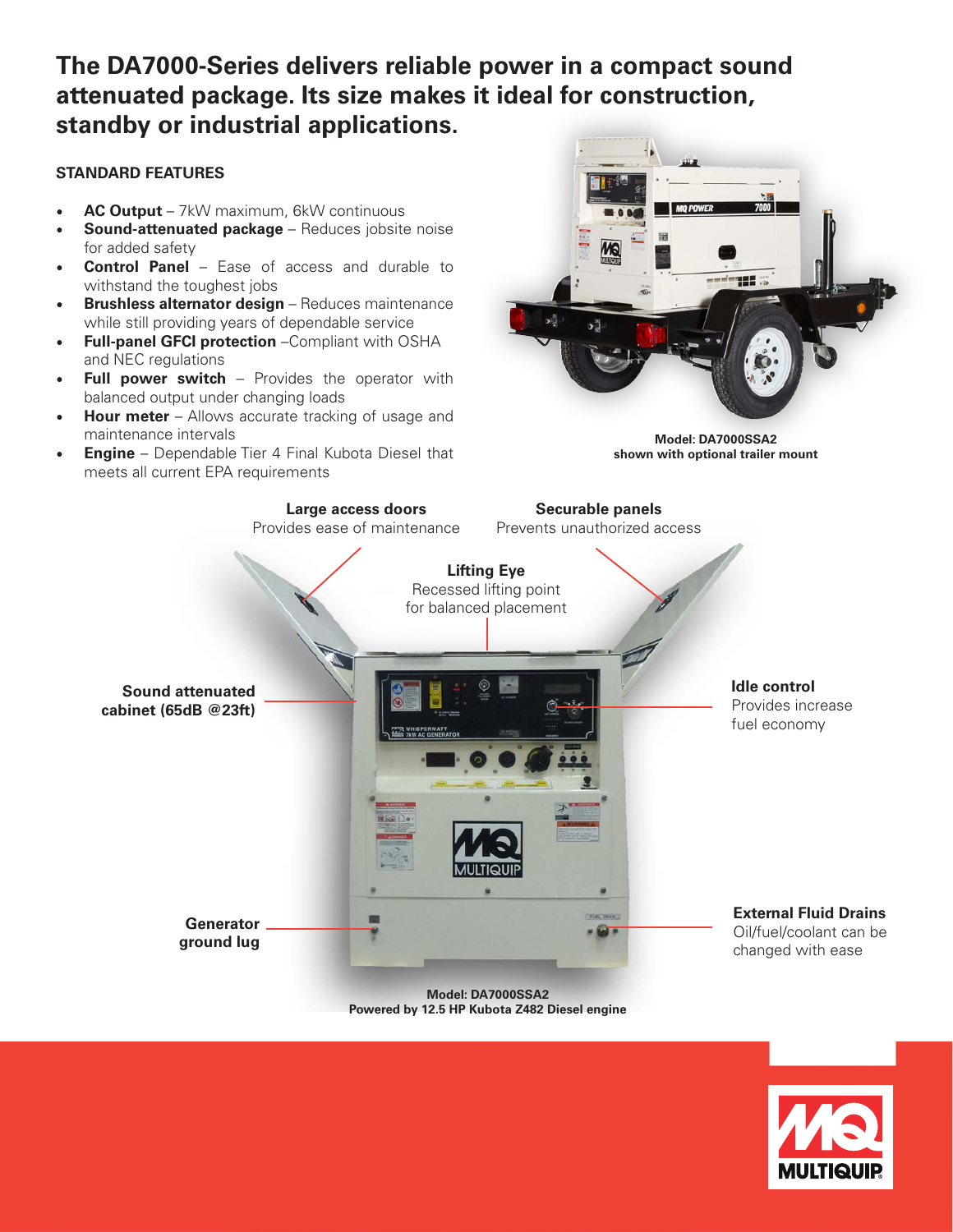### **The practical solution for permanent generator installation.**

Single side service access is standard in the model DA7000SSA2GH. A factory modification relocates the oil-filter assembly and enables all service points (fuel filter, oil filer, battery, coolant, air filter and drains) to be accessed from the same side of the generator. It is recommended for applications where the generator will be permanently mounted on equipment or installed in an area with obstructed access to the cabinet.



**Model: DA7000SSA2GH Modified for single side serviceability**

#### **A variety of options and accessories are available to customize the DA7000-Series to fit your application requirements.**

- **Electronic Control Unit** Provides the ability to automatically start/stop with the use of an automatic transfer switch
- **Battery Saver** Cuts output from the battery anytime loss of battery charge back is not present. Recommended for remote or unattended applications. *NOTE: Battery Saver Accessory can not be used with Electronic Control Unit*
- **Water Heater** Keeps radiant heat within the coolant system for ease of startup in colder climates
- **Battery Tender** Provides charge to battery in extended down periods. Requires external 120V input
- **Transport** Choose either a trailer assembly with optional 28 gallon fuel cell, or a rugged wheel kit for job site mobility

## **FULL FEATURED CONTROL PANEL**

#### **This securable control panel enables you to efficiently operate your job site**

A variety of duplex and twist lock receptacles provides the ability to distribute power to equipment and junction boxes. Individual circuit breakers enable you to control output to individual tools and prevent disruption in critical work areas.